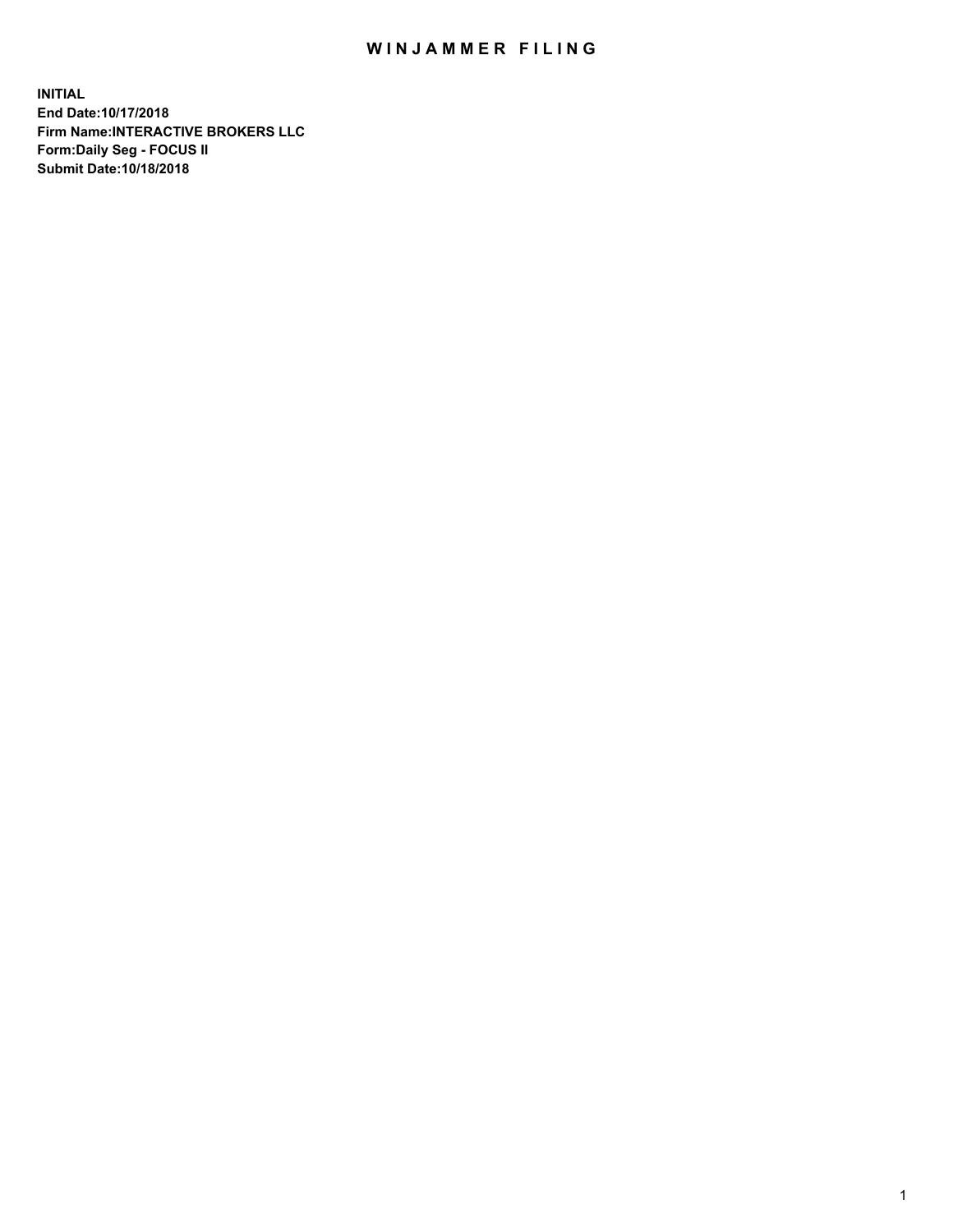**INITIAL End Date:10/17/2018 Firm Name:INTERACTIVE BROKERS LLC Form:Daily Seg - FOCUS II Submit Date:10/18/2018 Daily Segregation - Cover Page**

| Name of Company                                                                                                                                                                                                                                                                                                                | <b>INTERACTIVE BROKERS LLC</b>                                                                  |
|--------------------------------------------------------------------------------------------------------------------------------------------------------------------------------------------------------------------------------------------------------------------------------------------------------------------------------|-------------------------------------------------------------------------------------------------|
| <b>Contact Name</b>                                                                                                                                                                                                                                                                                                            | James Menicucci                                                                                 |
| <b>Contact Phone Number</b>                                                                                                                                                                                                                                                                                                    | 203-618-8085                                                                                    |
| <b>Contact Email Address</b>                                                                                                                                                                                                                                                                                                   | jmenicucci@interactivebrokers.c<br>om                                                           |
| FCM's Customer Segregated Funds Residual Interest Target (choose one):<br>a. Minimum dollar amount: ; or<br>b. Minimum percentage of customer segregated funds required:% ; or<br>c. Dollar amount range between: and; or<br>d. Percentage range of customer segregated funds required between:% and%.                         | $\overline{\mathbf{0}}$<br>$\overline{\mathbf{0}}$<br>155,000,000 245,000,000<br>0 <sub>0</sub> |
| FCM's Customer Secured Amount Funds Residual Interest Target (choose one):<br>a. Minimum dollar amount: ; or<br>b. Minimum percentage of customer secured funds required:%; or<br>c. Dollar amount range between: and; or<br>d. Percentage range of customer secured funds required between:% and%.                            | $\overline{\mathbf{0}}$<br>$\overline{\mathbf{0}}$<br>80,000,000 120,000,000<br>0 <sub>0</sub>  |
| FCM's Cleared Swaps Customer Collateral Residual Interest Target (choose one):<br>a. Minimum dollar amount: ; or<br>b. Minimum percentage of cleared swaps customer collateral required:% ; or<br>c. Dollar amount range between: and; or<br>d. Percentage range of cleared swaps customer collateral required between:% and%. | $\overline{\mathbf{0}}$<br>$\underline{\mathbf{0}}$<br>0 <sub>0</sub><br>0 <sub>0</sub>         |

Attach supporting documents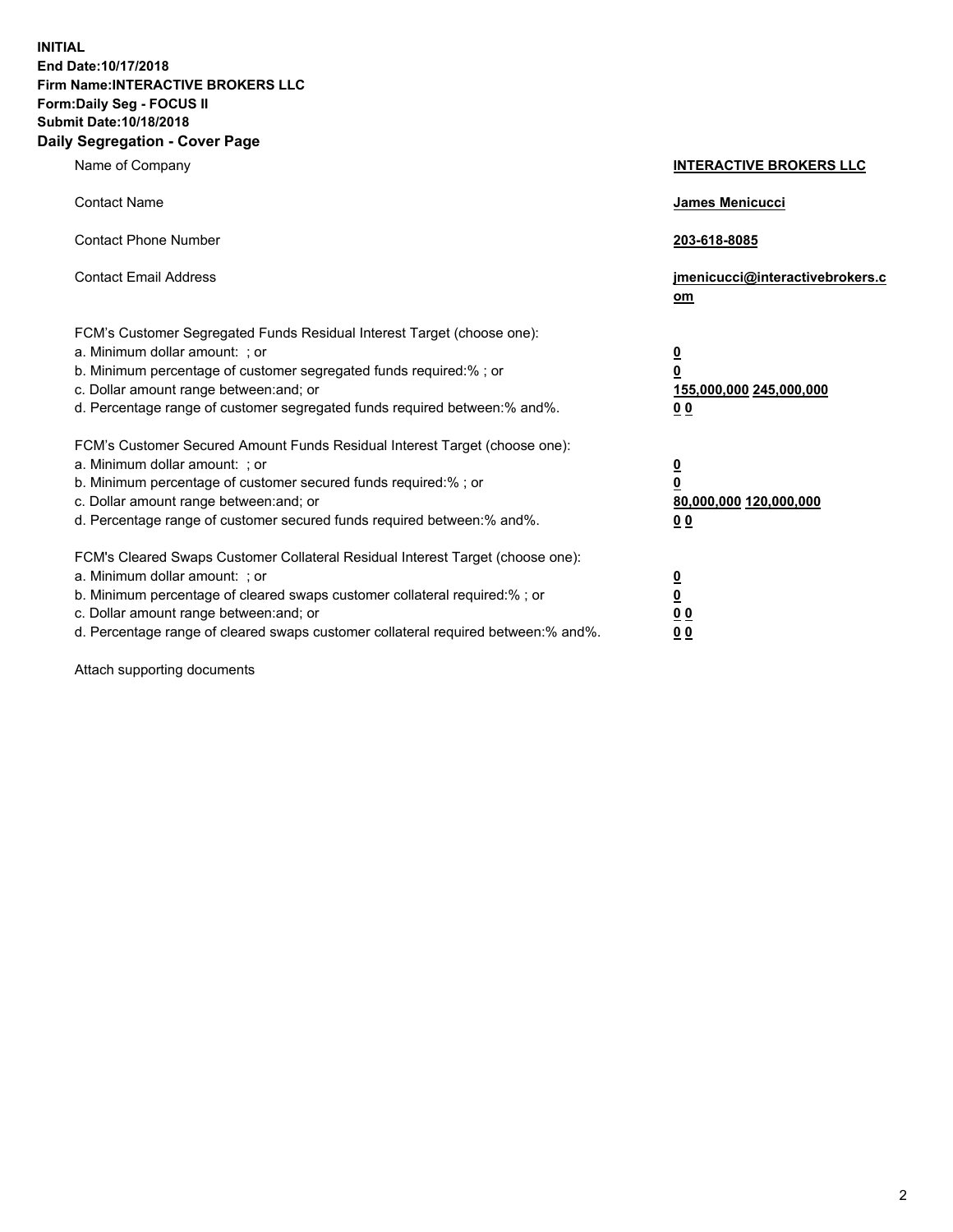## **INITIAL End Date:10/17/2018 Firm Name:INTERACTIVE BROKERS LLC Form:Daily Seg - FOCUS II Submit Date:10/18/2018 Daily Segregation - Secured Amounts**

|     | Daily Segregation - Secured Amounts                                                               |                                   |
|-----|---------------------------------------------------------------------------------------------------|-----------------------------------|
|     | Foreign Futures and Foreign Options Secured Amounts                                               |                                   |
|     | Amount required to be set aside pursuant to law, rule or regulation of a foreign                  | $0$ [7305]                        |
|     | government or a rule of a self-regulatory organization authorized thereunder                      |                                   |
| 1.  | Net ledger balance - Foreign Futures and Foreign Option Trading - All Customers                   |                                   |
|     | A. Cash                                                                                           | 470,802,076 [7315]                |
|     | B. Securities (at market)                                                                         | $0$ [7317]                        |
| 2.  | Net unrealized profit (loss) in open futures contracts traded on a foreign board of trade         | -6,441,376 [7325]                 |
| 3.  | Exchange traded options                                                                           |                                   |
|     | a. Market value of open option contracts purchased on a foreign board of trade                    | 371,813 [7335]                    |
|     | b. Market value of open contracts granted (sold) on a foreign board of trade                      | -28,974 [7337]                    |
| 4.  | Net equity (deficit) (add lines 1. 2. and 3.)                                                     | 464,703,539 [7345]                |
| 5.  | Account liquidating to a deficit and account with a debit balances - gross amount                 | 2,313 [7351]                      |
|     | Less: amount offset by customer owned securities                                                  | 0 [7352] 2,313 [7354]             |
| 6.  | Amount required to be set aside as the secured amount - Net Liquidating Equity                    | 464,705,852 [7355]                |
|     | Method (add lines 4 and 5)                                                                        |                                   |
| 7.  | Greater of amount required to be set aside pursuant to foreign jurisdiction (above) or line<br>6. | 464,705,852 [7360]                |
|     | FUNDS DEPOSITED IN SEPARATE REGULATION 30.7 ACCOUNTS                                              |                                   |
| 1.  | Cash in banks                                                                                     |                                   |
|     | A. Banks located in the United States                                                             | 63,395,698 [7500]                 |
|     | B. Other banks qualified under Regulation 30.7                                                    | 0 [7520] 63,395,698 [7530]        |
| 2.  | Securities                                                                                        |                                   |
|     | A. In safekeeping with banks located in the United States                                         | 397,801,478 [7540]                |
|     | B. In safekeeping with other banks qualified under Regulation 30.7                                | 0 [7560] 397,801,478 [7570]       |
| 3.  | Equities with registered futures commission merchants                                             |                                   |
|     | A. Cash                                                                                           | $0$ [7580]                        |
|     | <b>B.</b> Securities                                                                              | $0$ [7590]                        |
|     | C. Unrealized gain (loss) on open futures contracts                                               | $0$ [7600]                        |
|     | D. Value of long option contracts                                                                 | $0$ [7610]                        |
|     | E. Value of short option contracts                                                                | 0 [7615] 0 [7620]                 |
| 4.  | Amounts held by clearing organizations of foreign boards of trade                                 |                                   |
|     | A. Cash                                                                                           | $0$ [7640]                        |
|     | <b>B.</b> Securities                                                                              | $0$ [7650]                        |
|     | C. Amount due to (from) clearing organization - daily variation                                   | $0$ [7660]                        |
|     | D. Value of long option contracts                                                                 | $0$ [7670]                        |
|     | E. Value of short option contracts                                                                | 0 [7675] 0 [7680]                 |
| 5.  | Amounts held by members of foreign boards of trade                                                |                                   |
|     | A. Cash                                                                                           | 93,875,266 [7700]                 |
|     | <b>B.</b> Securities                                                                              | $0$ [7710]                        |
|     | C. Unrealized gain (loss) on open futures contracts                                               | 7,539,377 [7720]                  |
|     | D. Value of long option contracts                                                                 | 371,813 [7730]                    |
|     | E. Value of short option contracts                                                                | -28,974 [7735] 101,757,482 [7740] |
| 6.  | Amounts with other depositories designated by a foreign board of trade                            | $0$ [7760]                        |
| 7.  | Segregated funds on hand                                                                          | $0$ [7765]                        |
| 8.  | Total funds in separate section 30.7 accounts                                                     | 562,954,658 [7770]                |
| 9.  | Excess (deficiency) Set Aside for Secured Amount (subtract line 7 Secured Statement               | 98,248,806 [7380]                 |
|     | Page 1 from Line 8)                                                                               |                                   |
| 10. | Management Target Amount for Excess funds in separate section 30.7 accounts                       | 80,000,000 [7780]                 |
| 11. | Excess (deficiency) funds in separate 30.7 accounts over (under) Management Target                | 18,248,806 [7785]                 |
|     |                                                                                                   |                                   |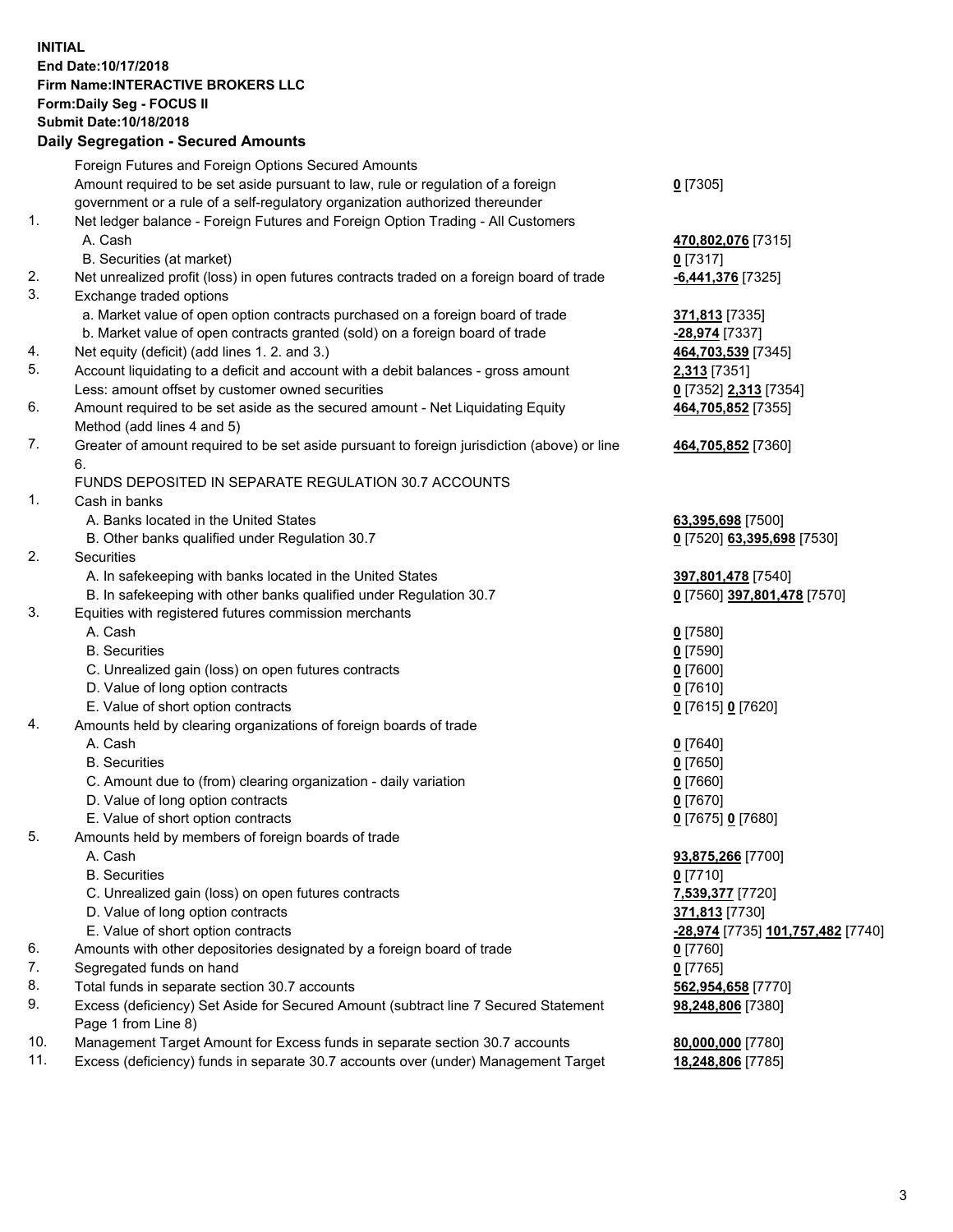**INITIAL End Date:10/17/2018 Firm Name:INTERACTIVE BROKERS LLC Form:Daily Seg - FOCUS II Submit Date:10/18/2018 Daily Segregation - Segregation Statement** SEGREGATION REQUIREMENTS(Section 4d(2) of the CEAct) 1. Net ledger balance A. Cash **4,183,255,904** [7010] B. Securities (at market) **0** [7020] 2. Net unrealized profit (loss) in open futures contracts traded on a contract market **32,023,033** [7030] 3. Exchange traded options A. Add market value of open option contracts purchased on a contract market **456,558,613** [7032] B. Deduct market value of open option contracts granted (sold) on a contract market **-495,800,729** [7033] 4. Net equity (deficit) (add lines 1, 2 and 3) **4,176,036,821** [7040] 5. Accounts liquidating to a deficit and accounts with debit balances - gross amount **162,971** [7045] Less: amount offset by customer securities **0** [7047] **162,971** [7050] 6. Amount required to be segregated (add lines 4 and 5) **4,176,199,792** [7060] FUNDS IN SEGREGATED ACCOUNTS 7. Deposited in segregated funds bank accounts A. Cash **727,491,806** [7070] B. Securities representing investments of customers' funds (at market) **2,360,078,910** [7080] C. Securities held for particular customers or option customers in lieu of cash (at market) **0** [7090] 8. Margins on deposit with derivatives clearing organizations of contract markets A. Cash **4,128,421** [7100] B. Securities representing investments of customers' funds (at market) **1,352,500,741** [7110] C. Securities held for particular customers or option customers in lieu of cash (at market) **0** [7120] 9. Net settlement from (to) derivatives clearing organizations of contract markets **-1,948,643** [7130] 10. Exchange traded options A. Value of open long option contracts **456,509,802** [7132] B. Value of open short option contracts **-495,740,507** [7133] 11. Net equities with other FCMs A. Net liquidating equity **0** [7140] B. Securities representing investments of customers' funds (at market) **0** [7160] C. Securities held for particular customers or option customers in lieu of cash (at market) **0** [7170] 12. Segregated funds on hand **0** [7150] 13. Total amount in segregation (add lines 7 through 12) **4,403,020,530** [7180] 14. Excess (deficiency) funds in segregation (subtract line 6 from line 13) **226,820,738** [7190] 15. Management Target Amount for Excess funds in segregation **155,000,000** [7194]

16. Excess (deficiency) funds in segregation over (under) Management Target Amount Excess

**71,820,738** [7198]